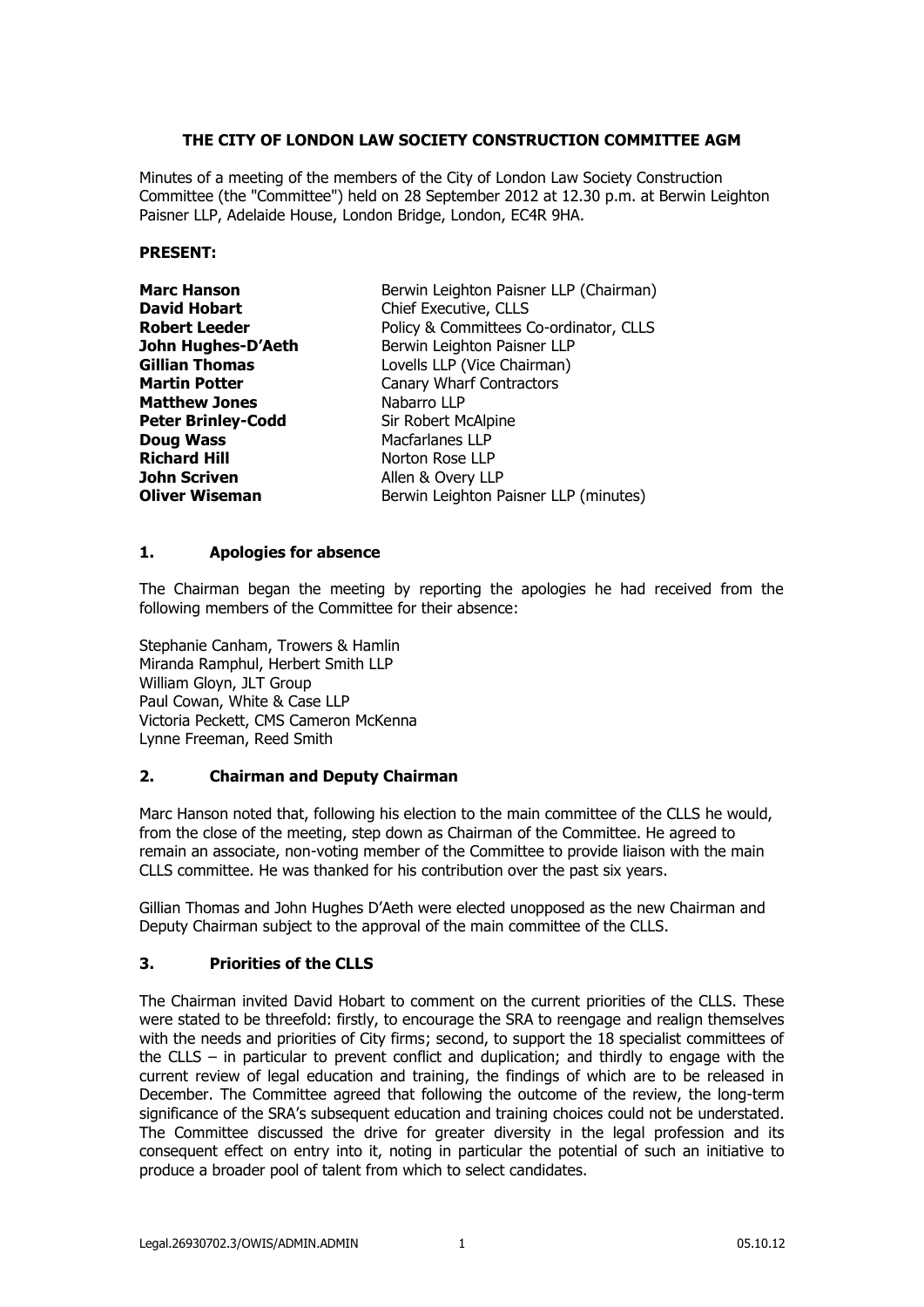David Hobart also commented on the increasing popularity of membership of the main committee of the CLLS, noting the likelihood of next year's election being contested.

## **4. Constitutional Issues**

The Chairman stated that since the formalisation, in 2010, of the Committee Terms of Business, the CLLS have produced a new document which sets out procedures and guidelines for specialist committees (the "central document"). The Chairman noted that the majority of the Committee's Terms of Business were in line with the central document, but highlighted two differences: firstly, the central document contains a requirement for the main CLLS committee formally to approve membership of the Committee; secondly, the central document has a more rigorous approach to the removal of members who fail to attend meetings or to provide apologies. It was agreed that the central document would in future govern the operation of the Committee and the Chairman agreed to circulate a copy of the same to members. Following discussion it was also agreed to remove from the Committee members who had failed to meet the attendance requirements set out in both the central document and the old Terms of Business.

The Committee agreed to seek new members via advertisements on both the CLLS website, and in the 'City Solicitor' publication.

It was agreed that the Committee would continue its practice of keeping non-voting membership of the Committee open to non-solicitor 'associate' members.

## **5. Training Sessions**

The Chairman noted that a successful training session had been held in March 2012, attended by approximately 50 people, comprising trainees, newly-qualified, and one year post-qualified solicitors. The Chairman noted that the subject matter split of the sessions was approximately 30% contentious and 70% non-contentious.

The Committee agreed that the sessions provide an invaluable training resource for entrylevel legal staff, especially for firms with small construction departments. It was agreed that another training session should be held next year. A date in March 2013 was considered suitable. David Hobart noted that he would like to attend the session with a view to trialling the idea within some of the other CLLS committees.

### **6. Future Work Streams**

### **6.1 Escrow Agreement**

The Committee discussed the increasing use of escrow agreements as security for payment in construction projects. To help promote consistency and to reduce negotiation, it was agreed that the Committee would produce a standardised escrow agreement. It was noted that, as with previous precedents created by the Committee, the key to the document would be the simplicity of its drafting. The Committee agreed that John Hughes D'Aeth would draft heads of terms and circulate the same to a working group comprised of Gillian Thomas, Richard Hill and Peter Brinley-Codd, prior to a full agreement being drafted and circulated to the wider Committee.

# **6.2 Certificates of Title**

The Committee discussed the inappropriate use of certificates of title in construction due diligence. It was agreed that there was a need to consider whether this was appropriate and, if not, what a certificate of title in relation to construction issues should cover. The Committee agreed that Gillian Thomas and Matthew Jones would raise the issue with Jackie Newstead, Chairman of the Land Law Committee.